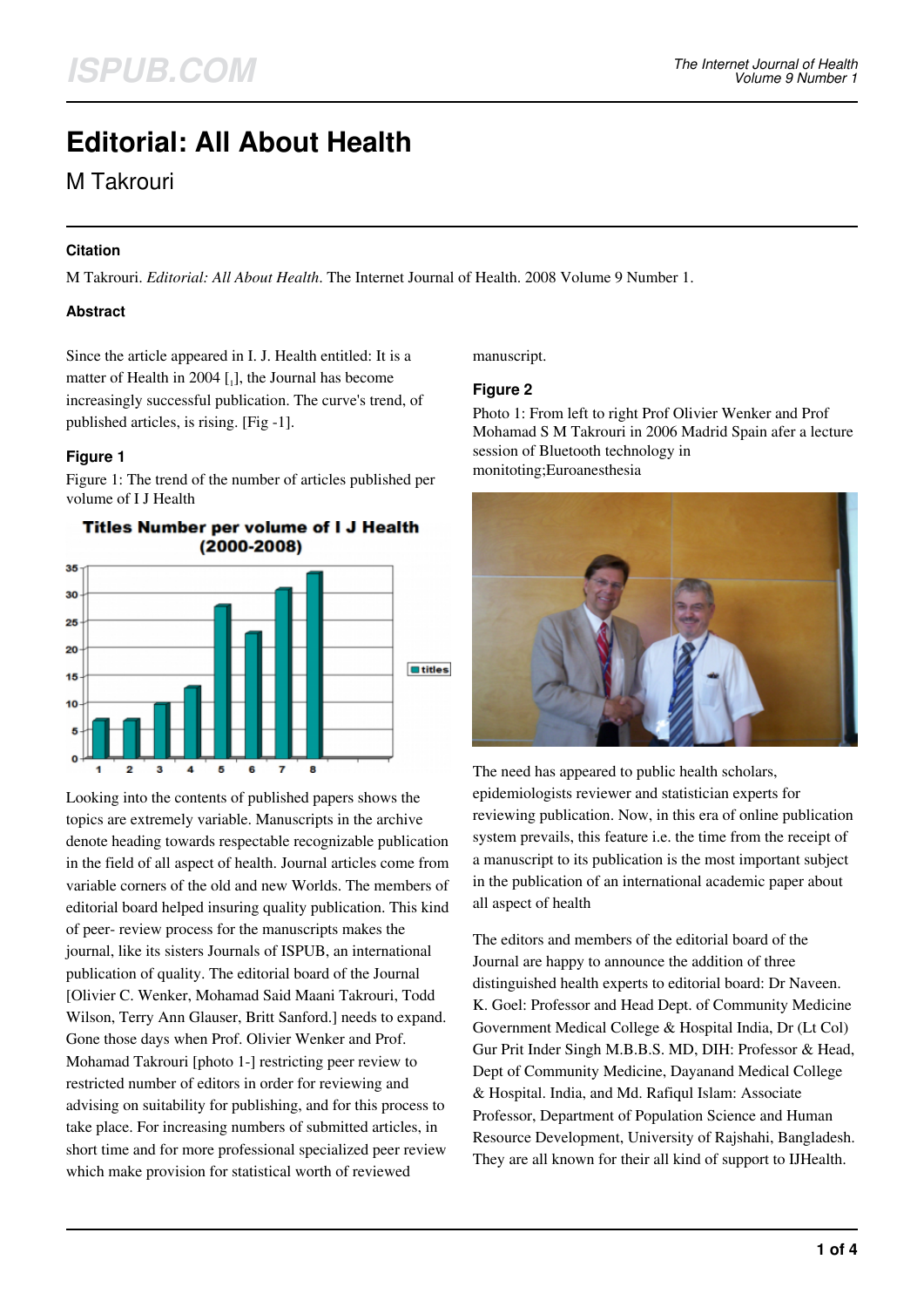#### **Figure 3**

Photo 2: Dr (Lt Col) Gur Prit Inder Singh M.B.B.S. MD, DIH



#### **Figure 4**

Photo 3: Md. Rafiqul Islam: Associate Professor



The free full text web availability of the issues of the Journal seems to have provided access to readers from all over the Globe. The journal; is abstracted by many international abstracting and data base agencies, as a result of which we receive quality manuscripts in all the subfields of Health and allied disciplines.

The new form of the Journal improves online reading, printable friendly version and retrieving researched items from google scholar from nearly all over the Globe. Editorials were published to encourage authors to publish quickly by following editor suggestions [<sup>2</sup> ]. Another editorial dealt with case reports [<sup>3</sup> ]. The present issue covers wide variety of manuscripts in the diverse field of epidemiology, health and population. Let us wait for these editorial new members continue their valid professional additions. I am sure that the recipe for success is already working; We are consolidating the foundation of healthy environment and health promotion. It is all about Health.

#### **References**

1. M. S. Takrouri : It Is A Matter Of Health! Health And Internet As Scope For "Internet Journal Of Health" . The Internet Journal of Health. 2004 Volume 3 Number 2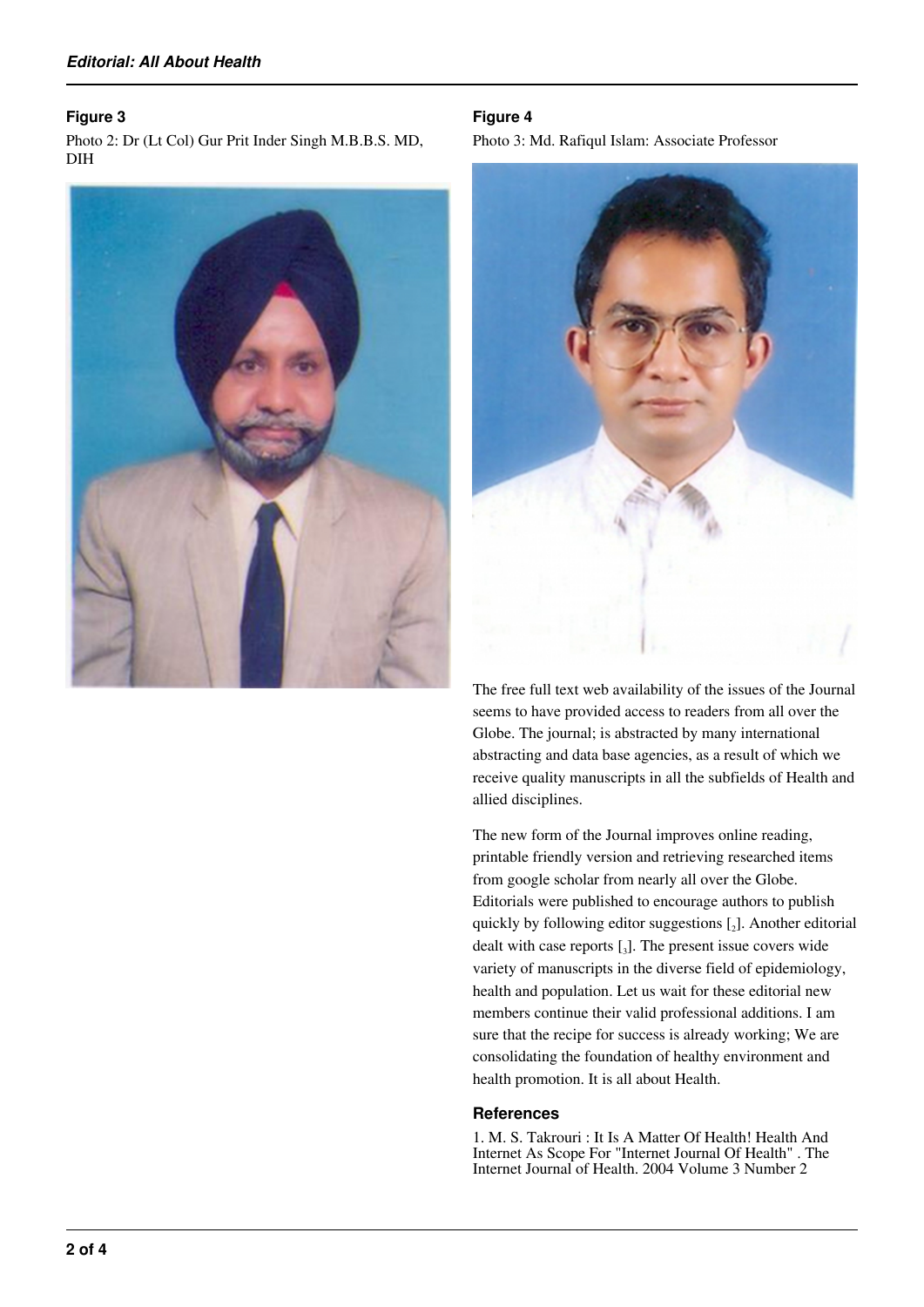2. Mohamad Said Maani Takrouri: Editorial: Suggestions To Authors Submitting to The Internet Journal of Health (I.J.Health): The Internet Journal of Health. 2008; Volume 7, Number 2.

3. Mohamad Said Maani Takrouri: Submitting Case reports to The Internet Journal of Health (I.J.Health): The Internet Journal of Health. 2008; Volume 8, Number 1.